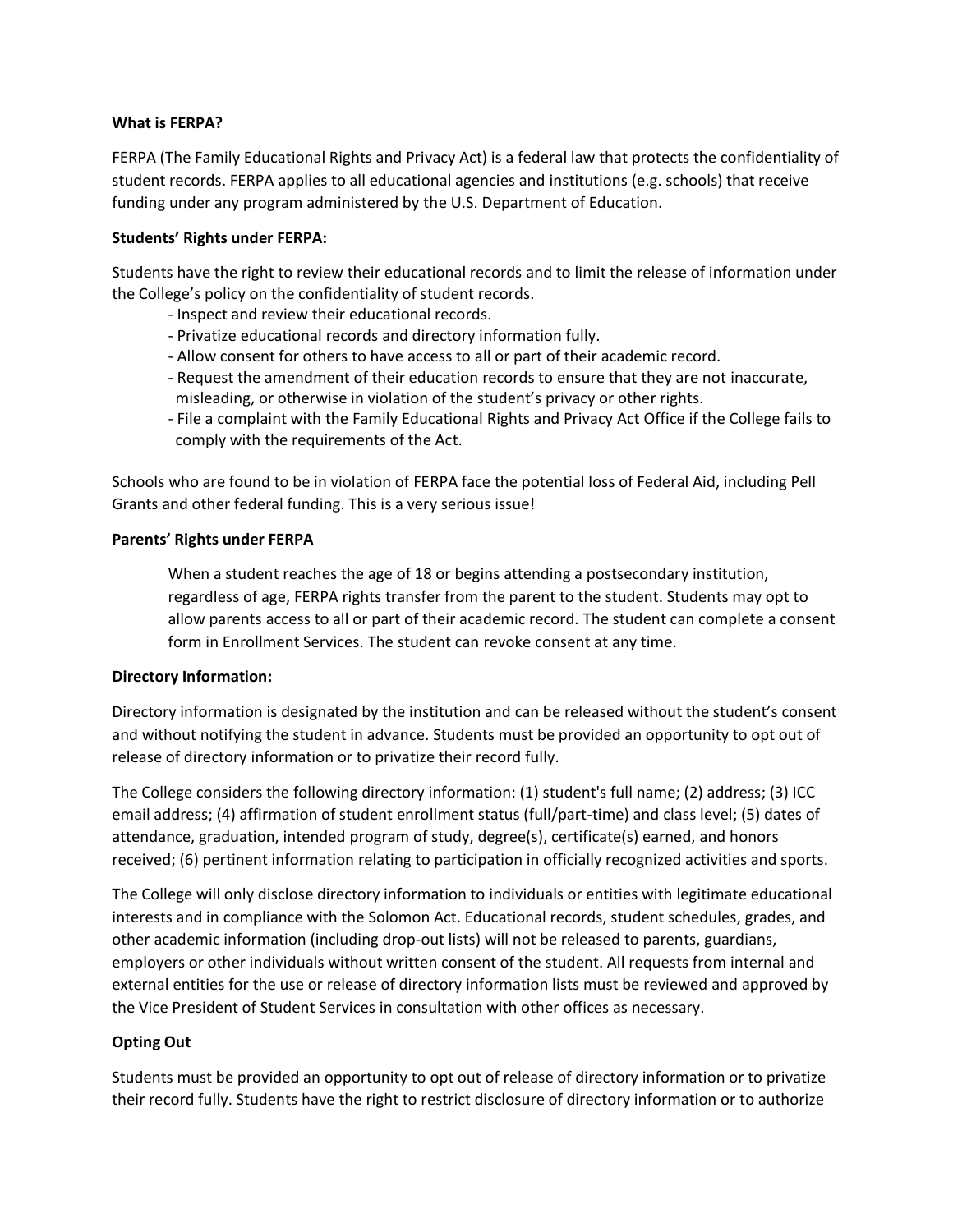release to specified individuals. Forms for both restrictions are available in Enrollment Services at the East Peoria and North Campuses.

• If a student opts out of the release of directory information, their directory information will never be released. This includes verification of enrollment or degree attainment for employment, graduation, or other honors, or for notification of opportunities within ICC or as part of a partnership.

• If a student chooses to privatize their record (FERPA Restriction Form,) no information may be released to anyone without the student's in-person consent. The student must conduct all business with the institution in person and will need to show a photo identification for each transaction.

### **Forms:**

- **1. FERPA Restriction Form (Enrollment Services Office only)**
- **2. Release of Information Form (Enrollment Services Office only)**
- **3. Progress Release Form**
- **4. Letter of Recommendation Form**

## **Tips for Staff/Employees**

- 1. If a student fills out the FERPA Restriction Form (available in Enrollment Services,) you can access the student record in PeopleSoft but will see a restriction service indicator on the student's account. This indicator looks like a small window shade.
	- o If this shade icon is present, absolutely no information is to be given out about the student. The only response to the individual asking for information should be: "I'm sorry, I have no information to release on that individual."
	- o Students must complete the form in person with a photo ID.
	- o Questions about the FERPA Restriction or any inquiries on these students should be directed to the Kristina Binard, Interim Dean of Enrollment Management or the Registrar, Nikisha Anderson in Enrollment Services.
- 2. In some instances, students will provide access to their records to another individual (parent, spouse, agency.) In these cases, students must complete a **Release of Information Form** that will be on file with Enrollment Services.
	- o This form allows the institution to release final grade information (or other designated information from the Enrollment Services Department) to the individual as specified on the form.
	- o Information for this form should only be released by the Enrollment Services Department. All releases of information are tracked with the date of release, information released, and person to which the information is released.
- 3. If a student wants a faculty member to be able to share information with another individual regarding classroom grades (not final grades), attendance, or other classroom performance, the student must complete the **Progress Release Form**.
	- o This form allows the faculty member to release the defined items to the individual as specified on the form.
	- o The form must be completed in person by the student with the faculty member. This form should be kept by the faculty member for the current term. At the end of the term, all forms can be turned in to the Department Office. These will be forwarded to Enrollment Services to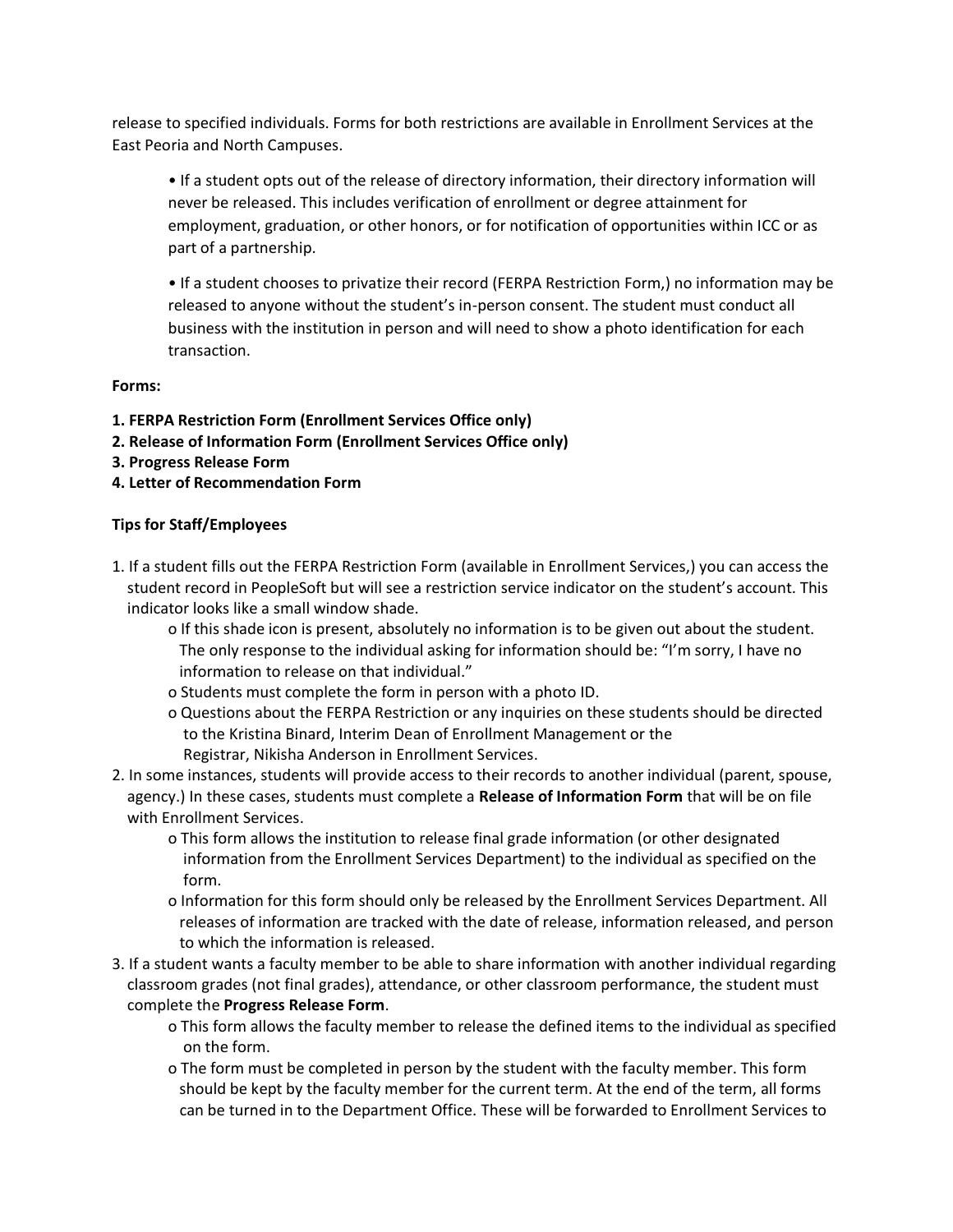be scanned and disposed of accordingly.

- o All releases of information are tracked with the date of release, information released, and person to which the information is released on the back of the form.
- o At the end of the term, the form should be placed on file in the Division Office. Once the term is over, no information should be released without a new form signed by the student.

\*\*\*\*\**Nothing in FERPA prohibits a school official from sharing with parents' information that is based on that official's personal knowledge or observation and that is not based on information contained in an education record. Therefore, FERPA would not prohibit a teacher or other school official from letting a parent know of their concern about their son or daughter that is based on their personal knowledge or observation.* [\(http://familypolicy.ed.gov/content/disclosure-information-education](http://familypolicy.ed.gov/content/disclosure-information-education-records-parents-studentsattending-postsecondary)[records-parents-studentsattending-postsecondary\)](http://familypolicy.ed.gov/content/disclosure-information-education-records-parents-studentsattending-postsecondary)

## **Letters of Recommendation and FERPA**:

- 1. Statements made by a person making a recommendation that are made from that **person's personal observation or knowledge do not require a written release from the student.**
- 2. However, if personally identifiable information obtained from a student's educational record is included in the letter of recommendation (grades, GPA, etc.), the writer is required to obtain a signed release from the student which (1) specifies the records that may be disclosed, (2) states the purpose of the disclosure, and (3) identifies the party or class of parties to whom the disclosure can be made. Faculty may use the Letter of Recommendation Release Form or if the student provides a Letter of Recommendation form from another institution, a copy of that letter should be kept by the instructor.
- 3. If this letter is kept on file by the person writing the recommendation, it would be part of the student's education record, and the student has the right to read it unless he or she has waived that right to access in the recommendation form.
- 4. Another option is to write a letter of recommendation and provide it directly to the student in a sealed envelope. The student can then release the information to the requester.

# **Information Security Guidelines for All Employees**:

- All ICC employees are responsible for protecting the confidentiality of student records.
- "Legitimate educational interest" access to student data is to perform job responsibilities and the individual's role within the college.
- Data stored/transmitted electronically must be secure and only available to those entitled to access it.
- Be vigilant and report any potential information security or FERPA violations.
- Don't post information using student's SSN or ID # (all or partial). Release non-directory information only with written consent of the student.
- Don't leave sensitive information on your desk or in the view of others when away from the office or desk.
- Shred documents with sensitive information properly and in accordance with the college's records disposal procedures (WHICH WE ARE WORKING ON!!) If you print out a copy of a record and it has the SS# or ID on it, SHRED IT.
- Do not leave graded papers, academic summaries, financial information, health records, for students in open unsecured areas.
- Use secure measures if you need to share lists/info that have ID#, grades, attendance, gender, race, citizenship, religion, or verifications, etc.
- Don't access student record for personal reasons or reasons not related to job responsibilities-**if you**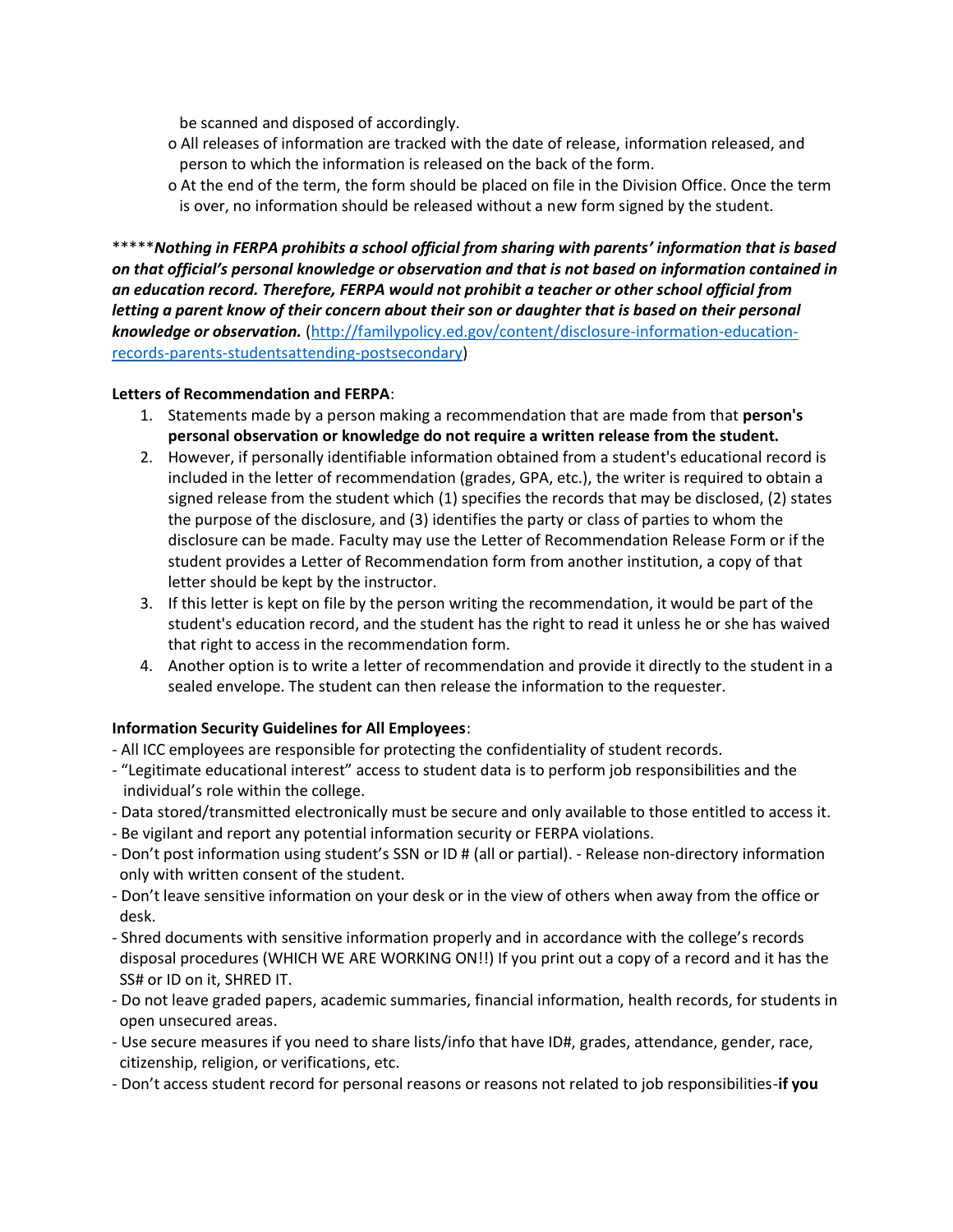**are a parent of a student, you may NOT access the student's information in the system even if you have a FERPA form on file. This must go through the appropriate channels if you are requesting information.**

Students can access their own grades in Blackboard. Under FERPA, you can make grade lists public only if the list is scrambled (not alphabetical) and it does not identify students by any personal information. The system identifiers can only be known to the student and the faculty member.

### **Sharing Student Information:**

- 1. Employees should not share information that is personally identifiable during a department meeting, in shared office areas, or in general community spaces.
- 2. Employees should not make contact with local law enforcement or other community agencies on their own. Concerns must be routed through the appropriate channels in order to protect the individual and the college from litigation and to protect the integrity of any investigations.
- 3. Faculty/Staff may share information about alleged violations of the Student Code of Conduct and Academic Integrity issues with the Dean of Students, their supervisor (Dean, Department Chair, etc.) only in cases where there is a "legitimate educational interest" for both parties.
- 4. "Legitimate educational interest" is defined as information that is required in the routine course of the job and where an employee cannot reasonably do their job without this information.
- 5. Faculty/Staff may not share "personally identifiable" information with others, including colleagues, departments, family members, 3rd parties, etc. that do not have a "legitimate educational interest."
- 6. Faculty/Staff may discuss specific situations with colleagues if the purpose is to determine ways to handle situations or concerns, but only if the students name is not shared and there are no defining characteristics shared that would enable another employee to reasonably identify the student being discussed. If the situation is documented/shared in writing, all names and identifying information MUST be redacted from the document.
- 7. In cases where a Student of Concern form is submitted by an employee, that employee has the ability to request information from the Dean of Students about the action taken, as well as the reasoning behind such action. However, there may be situations in which some information that was taken under consideration may not be released based on state and federal laws.
- 8. If an employee feels that the action was not appropriate for the reported offense, the employee may request a meeting with the Dean of Students and the Vice President of Student Services to review the decision.

# **Safety Information:**

- 1. Immediate safety concerns must be communicated directly to Campus Police.
- 2. Behavioral concerns can be communicated to the appropriate supervisor, Dean of Students, Campus Police, or the Vice President of Student Services. Concerns can also be submitted through the Student of Concern process.
- 3. Any concerns will be investigated by the Campus Police, Dean of Students, or Human Resources. Employees should not make contact with local law enforcement or other community agencies on their own. Concerns must be routed through the appropriate channels in order to protect the individual and the college from litigation and to protect the